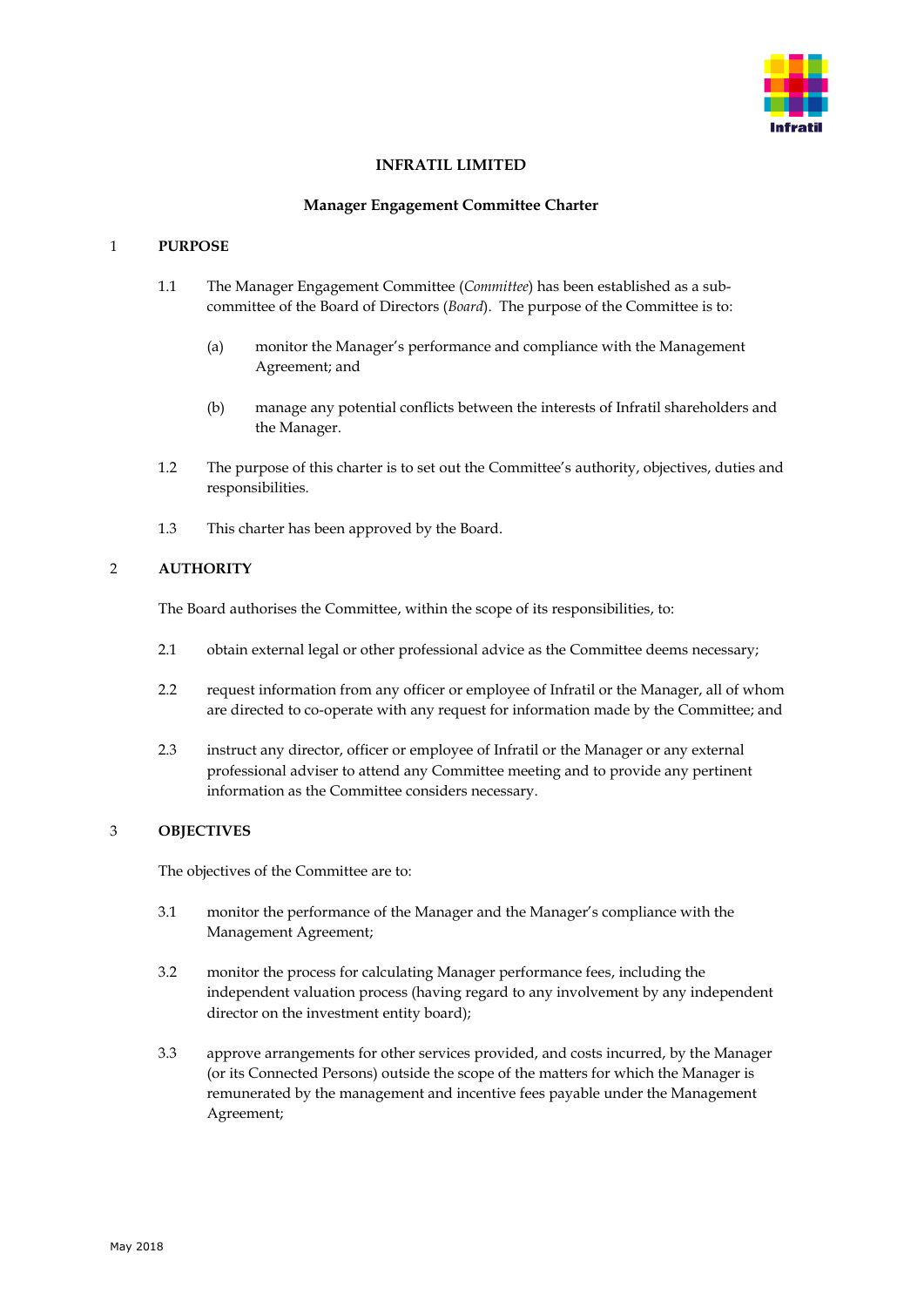

- 3.4 monitor potential conflicts, and approving appropriate processes to manage identified conflicts, in relation to Infratil's capital structure and strategies adopted, and the resulting potential Manager revenues;
- 3.5 review the performance of the Manager and periodically review the Management Agreement (including fees payable to the Manager); and
- 3.6 be responsible for any other matter relating to the Manager delegated to the Committee from time to time by the Board.

# 4 **MEMBERSHIP AND MEETING PROCEEDINGS**

- 4.1 The Committee will comprise a minimum of three Directors, all of whom shall be Independent Directors (in accordance with the independence criteria set out in the Board Charter).
- 4.2 Members will be appointed by the Board and will hold office until removed and substituted by Board resolution.
- 4.3 The Chair of the Committee may be the Chair of the Board.
- 4.4 The Committee will meet at least biannually to fulfil its obligations as set out in this Charter. The Chair may convene a meeting if he or she considers one is required, and will also convene a meeting upon request of any Committee member who considers it necessary.
- 4.5 A quorum will be two Committee members.
- 4.6 At least seven business days' notice will be given for each meeting, unless circumstances require an urgent meeting to be called.
- 4.7 Agendas and associated papers will be distributed to, and received by, Committee members at least five business days prior to each meeting.
- 4.8 Any Independent Directors who are not members of the Committee will be advised of, and be circulated with the papers for, any scheduled Committee meeting, and any such Independent Director may attend any scheduled Committee meeting.
- 4.9 Formal minutes will be taken at each Committee meeting. These minutes will record the discussion, the decisions taken and all resulting recommendations to the Board. These Minutes will be tabled, or reported on, at the earliest available Board meeting.
- 4.10 The Committee may request information from any officer or employee of Infratil or the Manager.
- 4.11 The Committee may instruct any director, offer or employee of Infratil or the Manager or any external professional adviser to attend any Committee meeting and to provide any pertinent information as the Committee considers necessary (and directors, officers and employees of the Manager may not attend any Committee meeting unless instructed to do so by the Committee).